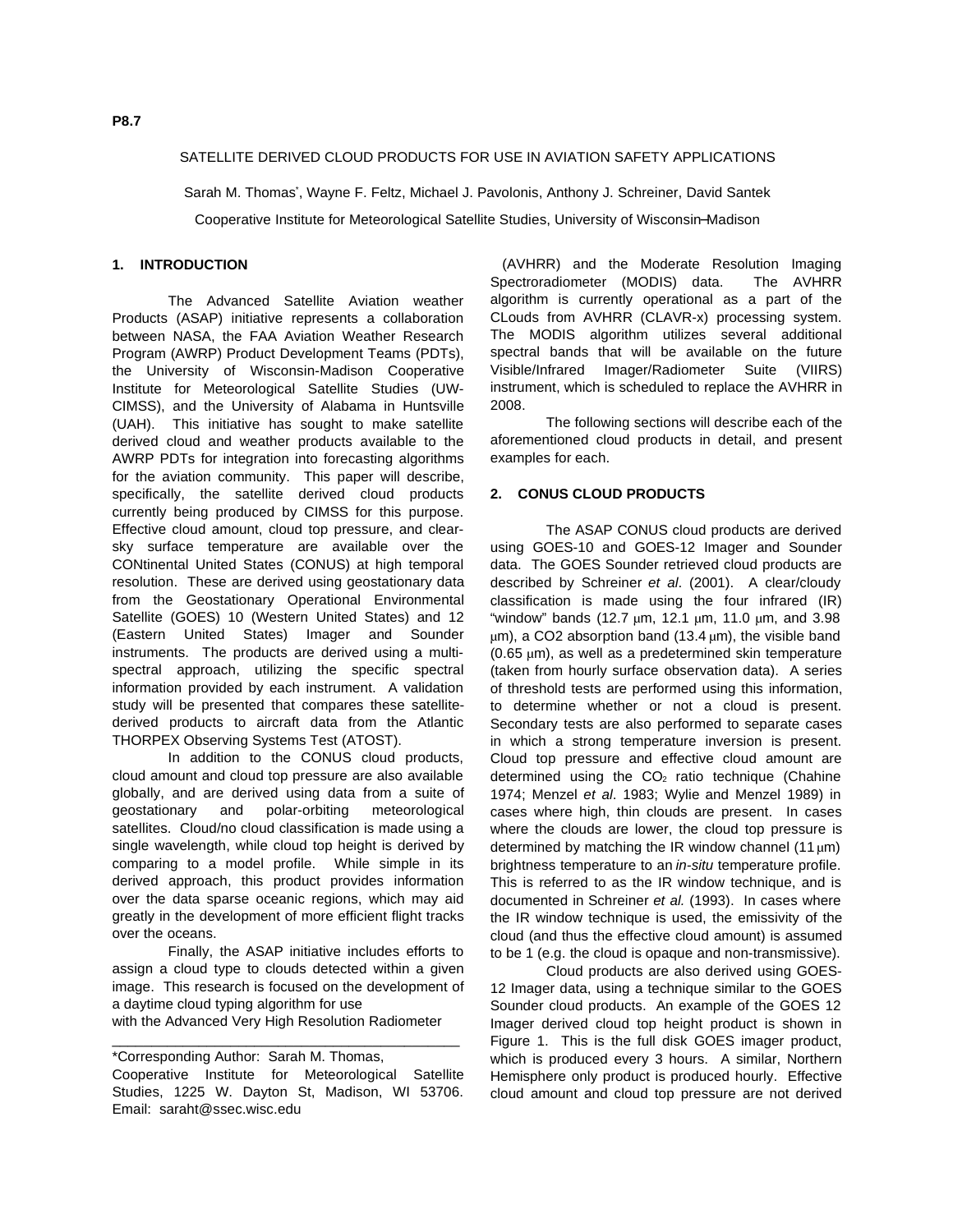using GOES-10 Imager data, because the necessary bands are not present. On GOES-12 Imager, the 12.0 µm channel was replaced by a 13.3 µm channel, allowing for a 13.3/11 CO<sub>2</sub> ratio technique to be used. Cloud products derived using Imager data have an improved spatial resolution (4 km) over those derived using Sounder data (10 km). This product is expected to have the most utility in determining where airport visibility may be limited, either currently or in the future due to the advection of clouds and/or fog.



**Figure 1. Sample image of cloud top pressure, derived using GOES-12 Imager data.**

Validation studies have been performed using the ASAP CONUS cloud products. Specifically, the GOES-12 Imager and Sounder cloud top heights were compared to Cloud Physics Lidar (CPL) measurements from the Atlantic-THORPEX Regional Campaign (ATReC). This experiment was conducted in the winter of 2003 from Bangor, ME, and the CPL flew aboard the NASA ER-2 aircraft. Figure 2 shows a comparison of cloud top heights from 05 Dec 2003. GOES-12 Imager (Sounder) data are shown in red (blue) and CPL data are shown in black. Breaks in the CPL data are times when the aircraft was turning, and thus the CPL was not pointed directly at the cloud. These data were not included in this study. The Imager heights show better agreement with the CPL than the Sounder heights due to the increased spatial resolution of the Imager. The best agreement for both satellite instruments is for midlevel clouds, while both the Sounder and Imager underestimate the CPL cloud top height for both semitransparent high clouds and warm low-level clouds. The histogram in Figure 2 confirms that the Imager cloud top height is closer to the CPL cloud top height than is the Sounder. However, it also indicates that for both instruments, roughly the same percentage (about 8%) of the data points had absolute errors greater than 5 km (outside the histogram range). This suggests that the cloud types for which height assignments are most difficult (for instance, optically thin cloud or broken cloud) are consistent for both instruments.

Figure 3 shows a similar comparison, for 28 Nov 2003. This particular case contained a fairly uniform layer of optically thick, mid-level clouds. Agreement with the CPL is improved over the previous case for both the Imager and the Sounder. A greater percentage of data points fall within 1 km of the CPL then for the previous case, and nearly all of the points fall within the histogram range.



**Figure 2. GOES-12 Imager (red) and Sounder (blue) cloud top height with CPL (black) cloud top height from 05 Dec 2003.**



*Figure 3. GOES12 Imager (red) and Sounder (blue) cloud top height with CPL (black) cloud top height from 28 Nov 2003.*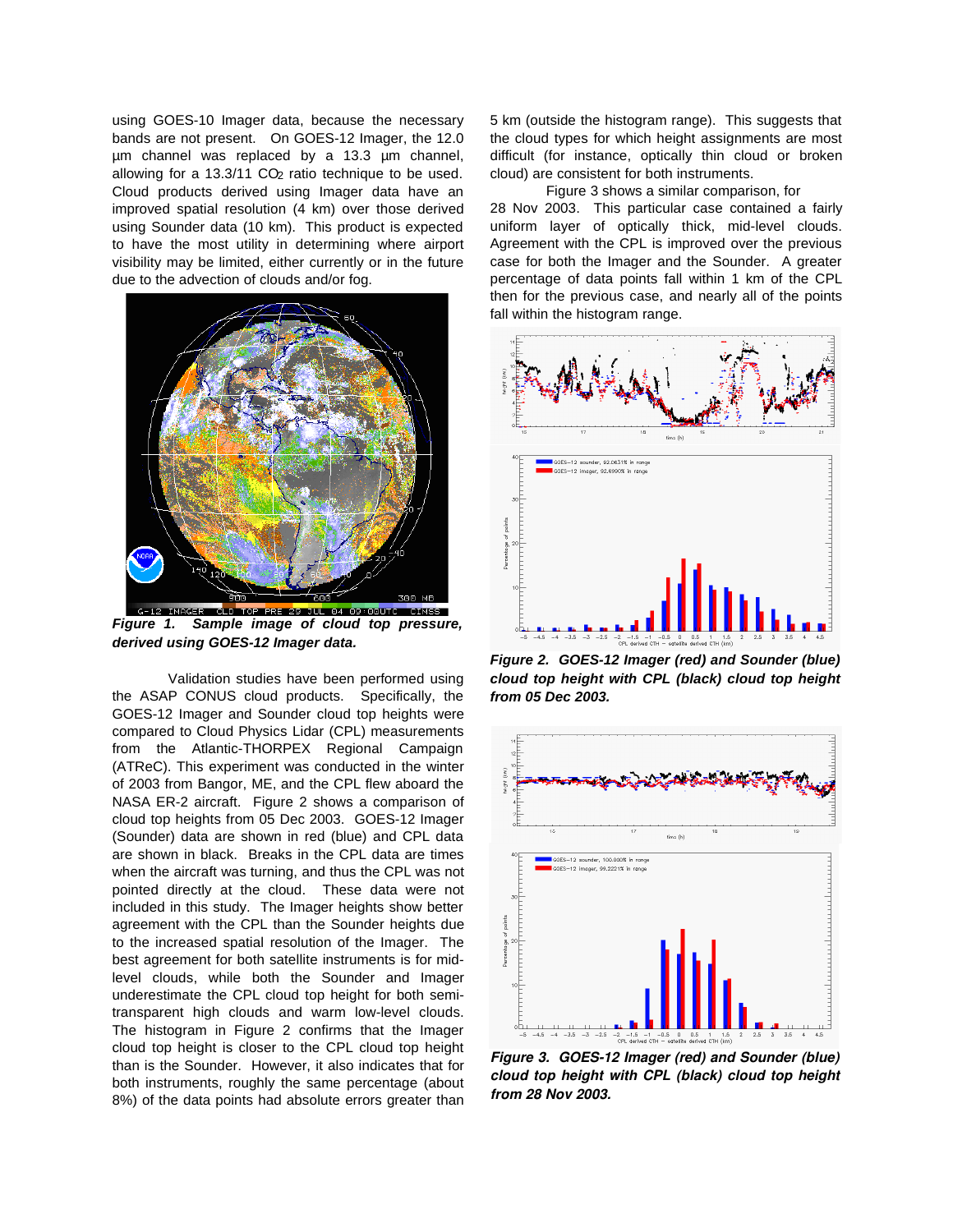Further validation of this product is an ongoing effort at CIMSS. However, preliminary studies such as the ones shown here suggest that both the GOES Imager and Sounder cloud top heights are reliable for mid-level, optically thick clouds. These algorithms may also perform well for high or low clouds, depending on cloud temperature and optical thickness.

#### **3. GLOBAL CLOUD PRODUCTS**

In addition to the CONUS cloud products, cloud amount and cloud top pressure are also available globally, and are derived using data from a suite of meteorological satellites including GOES, MODIS, AVHRR, and Meteosat. This product has a .1 degree lat/lon spatial resolution. High temporal resolution geostationary data are used in the tropics and midlatitudes, while AVHRR and MODIS are used to complete the coverage over the polar regions. An example of the global cloud top height product is shown in Figure 4. This product uses a single wavelength (11 µm) brightness temperature threshold to determine cloud/no cloud classifications globally. This technique is particularly useful for detecting clouds at high and mid-levels, however, may miss low clouds and fog. Cloud top height is determined by comparing the 11  $\mu$ m brightness temperature to a numerical weather prediction model temperature profile. These data are expected to have the greatest utility over oceanic regions, where the lack of ground-based data is prohibitive to aviation forecasting.



**Figure 4. Sample image of cloud top height from the ASAP global cloud product.**

## **4. CLOUD TYPE PRODUCT**

Pavolonis and Heidinger (2004) and Pavolonis et al. (2004) describe the development of cloud typing algorithms for use with AVHRR and MODIS data. The AVHRR algorithm is currently operational as a part of the CLAVR-x processing system. The AVHRR has 5 spectral bands:  $0.63 \mu m$ ,  $0.86 \mu m$ ,  $1.6 \mu m$  or  $3.75 \mu m$ , 10.8  $\mu$ m, and 12.0  $\mu$ m. The MODIS algorithm has been developed largely for the purpose of examining improvements over the current AVHRR product that may be made with the inception of VIIRS. The VIIRS will contain 16 spectral bands, a subset of the 36 spectral bands available on the MODIS instrument. All of the channels that are available on the AVHRR are available on MODIS and will be available on VIIRS. The VIIRS instrument will replace the AVHRR on the National Polar-orbiting Operational Environmental Satellite System (NPOESS), which is scheduled for launch in 2008.

Both the MODIS and AVHRR algorithms are applied only to pixels that are predetermined to be fully cloudy, by either the MODIS or AVHRR operational cloud mask. Each cloudy pixel is then separated into one of five categories: warm liquid water (> 273.16 K), supercooled water or mixed phase, opaque ice (optical depth greater than about 5), semi-transmissive ice (most cirrus), and cloud overlap (multiple cloud layers present). The AVHRR algorithm employs a series of threshold tests that use of all of the 5 spectral bands currently on this instrument. Separate algorithms have been developed that use either channel 3a  $(1.6 \,\mu m)$  or channel 3b  $(3.75 \text{ }\mu\text{m})$ . The MODIS algorithm uses all the bands that are used by the AVHRR algorithm. Additionally, the 1.38  $\mu$ m channel and the 8.5  $\mu$ m channel are used. The  $1.38 \mu m$  channel improves the detection of high cirrus, while the  $8.5 \mu m$  channel (in conjunction with the 11 um channel) improves the assessment of cloud top phase. For a complete and detailed description of each algorithm, please see Pavolonis et al. (2004).

Figure 5 shows an example of the MODIS cloud typing product, as will be available through ASAP. Figure 5 (top) is a false color MODIS image from 06 April 2003 (1715 UTC – 1725 UTC). This image was produced using  $0.65 \mu m$  in red, 1.64  $\mu m$  in green, and 11.0 um in blue. Pink areas indicate optically thick ice clouds, blue areas indicate optically thin ice clouds, yellow areas indicate water clouds, and green areas indicate vegetated land surfaces. Figure 5 (bottom) shows the corresponding cloud type as derived using the aforementioned MODIS algorithm. From a simple visual inspection of these images, the MODIS cloud typing algorithm appears to accurately capture the features present in the satellite image. For a full validation study, please see Pavolonis et al. (2004) and Pavolonis and Heidinger (2004).

Both the MODIS and AVHRR cloud typing products identify features that are of interest to aviation safety. Possible applications of this product include, but are not limited to, the following: